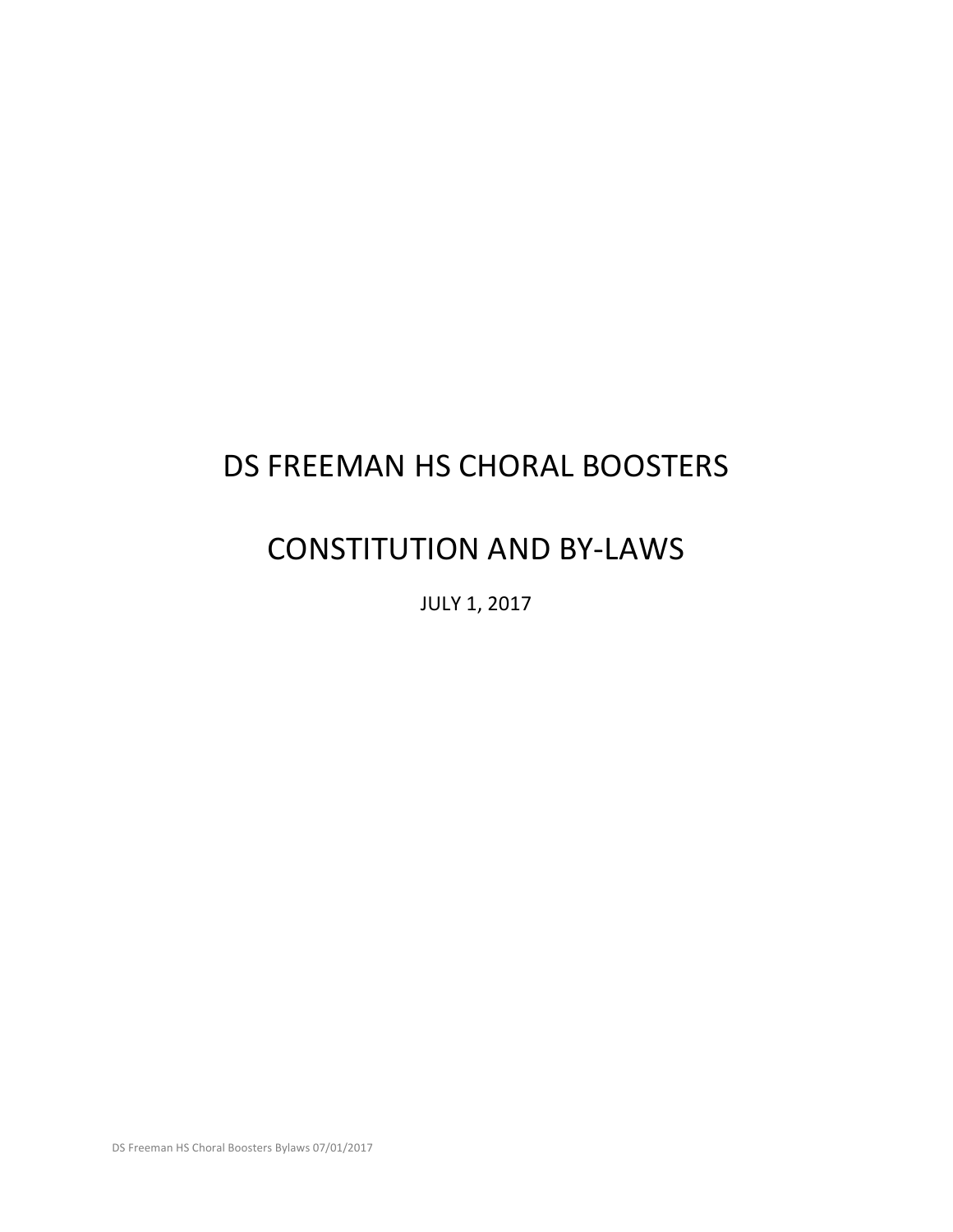### **CONSTITUTION**

# *Article I: Name*

Section 1: The organization shall be known as the DS Freeman HS Choral Boosters

Section 2: The principal office of the DS Freeman HS Choral Boosters shall be located at DS Freeman High School, 8701 Three Chopt Road, Henrico, VA 23229

# *Article II: Purpose*

Section 1: To promote and maintain interest in all aspects of the choral music programs at DS Freeman High School, a Henrico County Public School (HCPS).

Section 2: To assist the Choral director and his/her staff in the implementation of the choral music programs.

Section 3: To serve as a means of communication to keep parents and guardians of Chorus members informed as to the activities of the choral music programs and the DS Freeman HS Choral Boosters.

Section 4: To assist financially in the operation of the choral music programs including fundraising to support Choral activities and projects.

# *Article III: Structure*

Section 1: Under the provisions specified in the by-laws, this organization shall be governed by the elected officers, the Executive Board, and the membership with the cooperation of the DS Freeman High School Choral Director.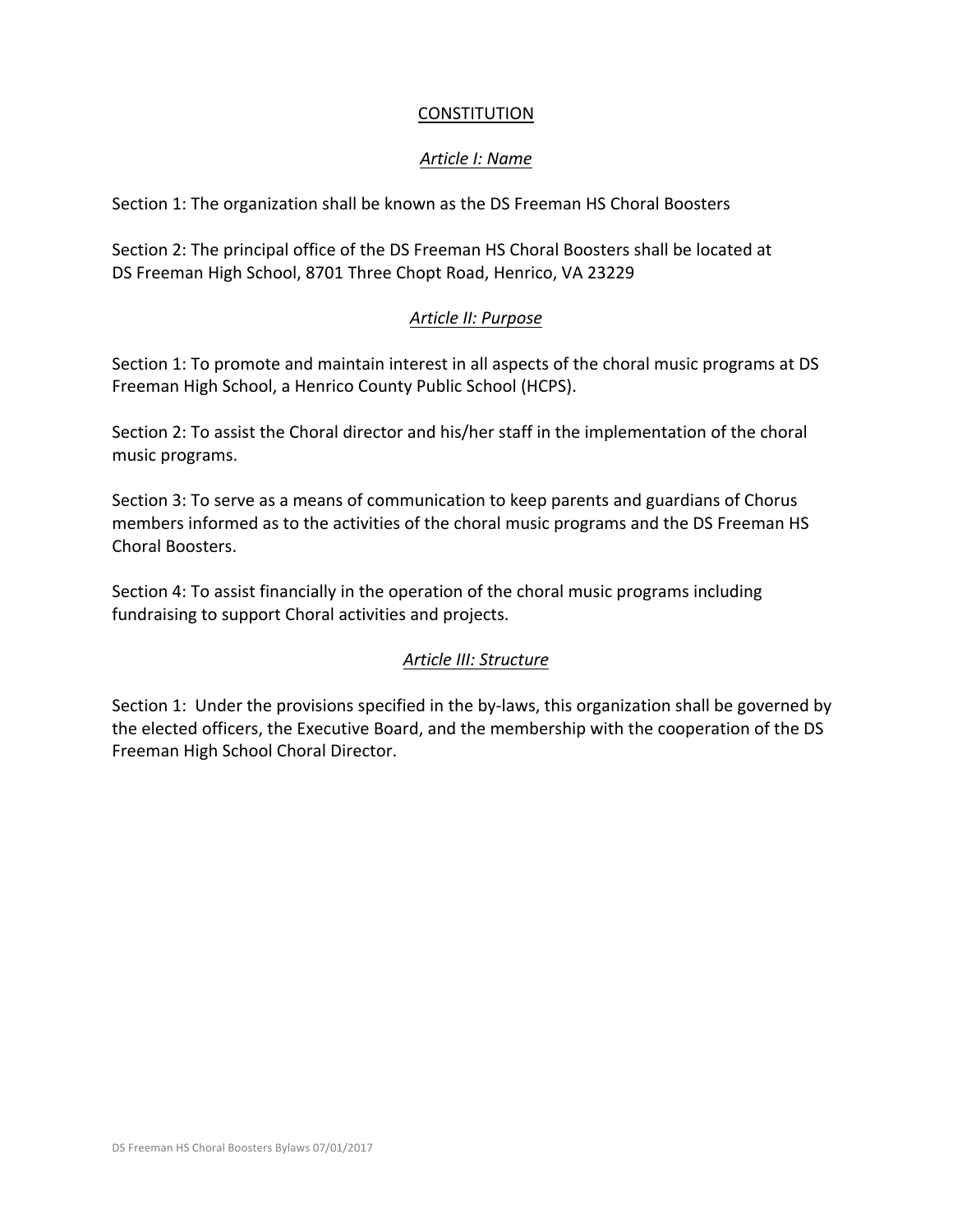## BY-LAWS

## *Article I: Membership*

Section 1: To be eligible to hold an Active Membership, a person must be a parent or legal guardian of a student participating in any of the choral music programs at DS Freeman High School. An Active Member has all rights and privileges afforded membership, which include the right to hold office, chair committees, vote, and to chaperone events subject to the then current HCPS Volunteer Guidelines. Each Active Member of the organization shall pay annual dues as established by the Executive Board.

Section 2: An Associate Member is any interested person other than a parent or guardian who subscribes to the objectives of the organization. An Associate Member is not eligible to hold an elected office or to chair a committee. An Associate Member shall not be allowed to vote on the constitution and by-law changes and may not serve as a chaperone. Each Associate Member of the organization shall pay annual dues as established by the Executive Board.

## *Article II: Officers and Elections*

Section 1: Each officer of this organization shall be an Active Member of the DS Freeman Choral Boosters.

Section 2: The officers of this organization shall consist of:

President Vice President Secretary Treasurer

Section 3: Nominations and Election:

- (a) In March, the President shall appoint a nominating committee consisting of at least three  $(3)$  but no more than five  $(5)$  Active Members. One member of the nominating committee shall be from the Executive Board, but shall not be the President, and shall serve as chairman.
- (b) This committee shall report to the organization at its regular April meeting, a slate of officers with at least one candidate per office for the ensuing year. There may also be nominations from the floor at this meeting. No member shall be nominated for any office who has not given his or her consent to serve if elected.
- (c) Officers shall be elected by ballot at the May meeting. If there is but one nominee for each office, election for those offices may be by acclamation. A majority of votes cast shall constitute an election.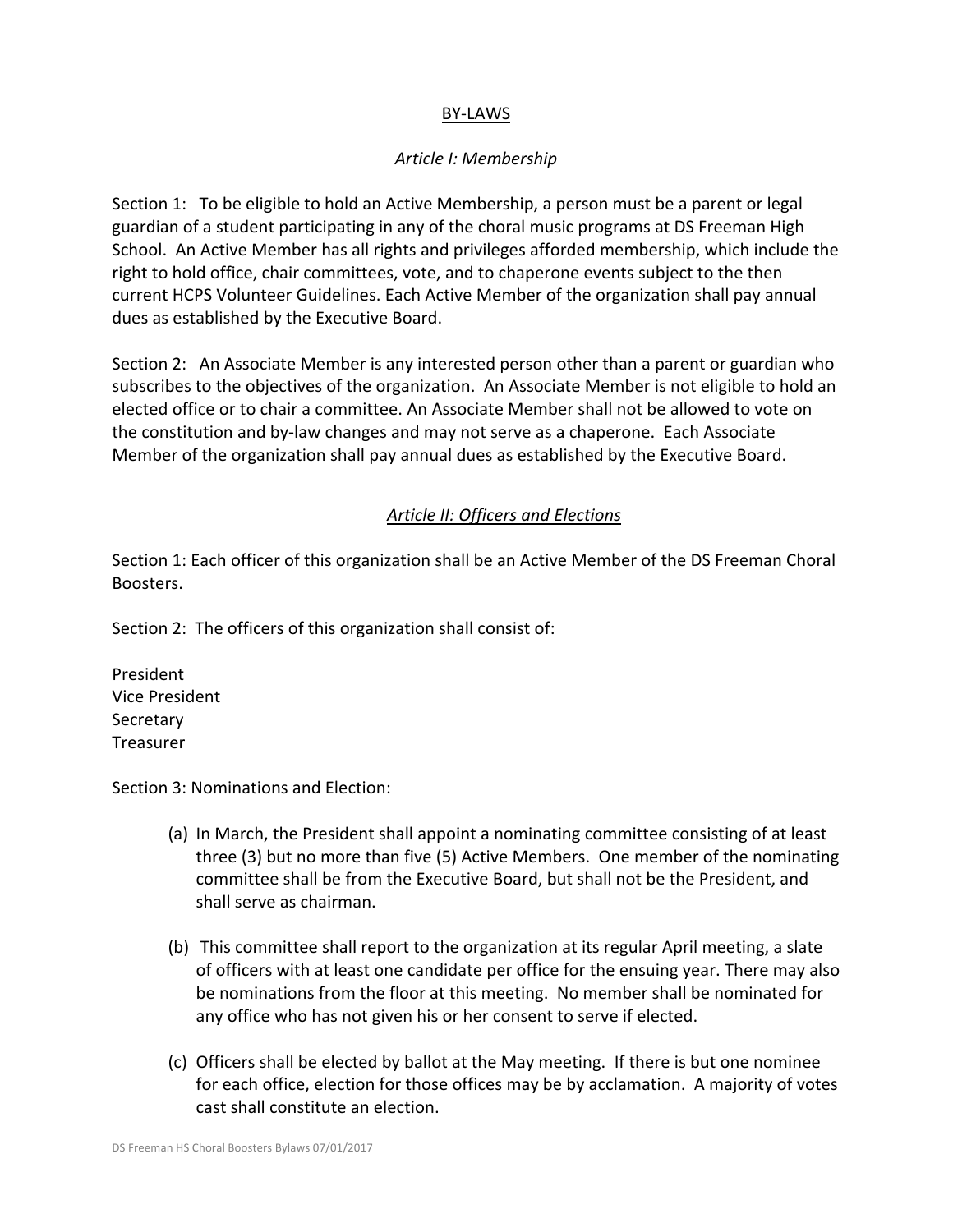- (d) Officers, except the Treasurer, shall assume their official duties on July 1. The Treasurer shall assume his/her official duties upon the completion of the audit of the prior year's financial records to be completed by July 31 or as soon as practicable.
- (e) An officer shall not serve more than two consecutive terms in the same office.
- (f) All officers of the organization serve without compensation.
- $(g)$  In the event that an officer cannot fulfill his or her term, the President shall appoint a temporary nominating committee for the purpose of obtaining a successor. At a meeting designated by the President, the temporary nominating committee shall present its recommendations and, with prior consent of the nominee, there may be nominations from the floor. The voting shall be as covered in Article II, section 3 (c).

#### Article III: Duties of the Officers

Section 1: The President shall

- (a) preside at all regular and Executive Board meetings of the organization;
- (b) call meetings of the Executive Board;
- (c) appoint all standing committees and special committees
- (d) maintain a current copy of the bylaws;

Section 2: The Vice President shall

- (a) in the absence of the President, perform the duties of that office;
- (b) perform other delegated duties as assigned.

#### Section 3: The Secretary shall

- (a) record the minutes of all regular and Executive Board meetings of the organization including maintaining a record of member attendance;
- (b) carry on all correspondence for the organization;
- (c) perform other delegated duties as assigned.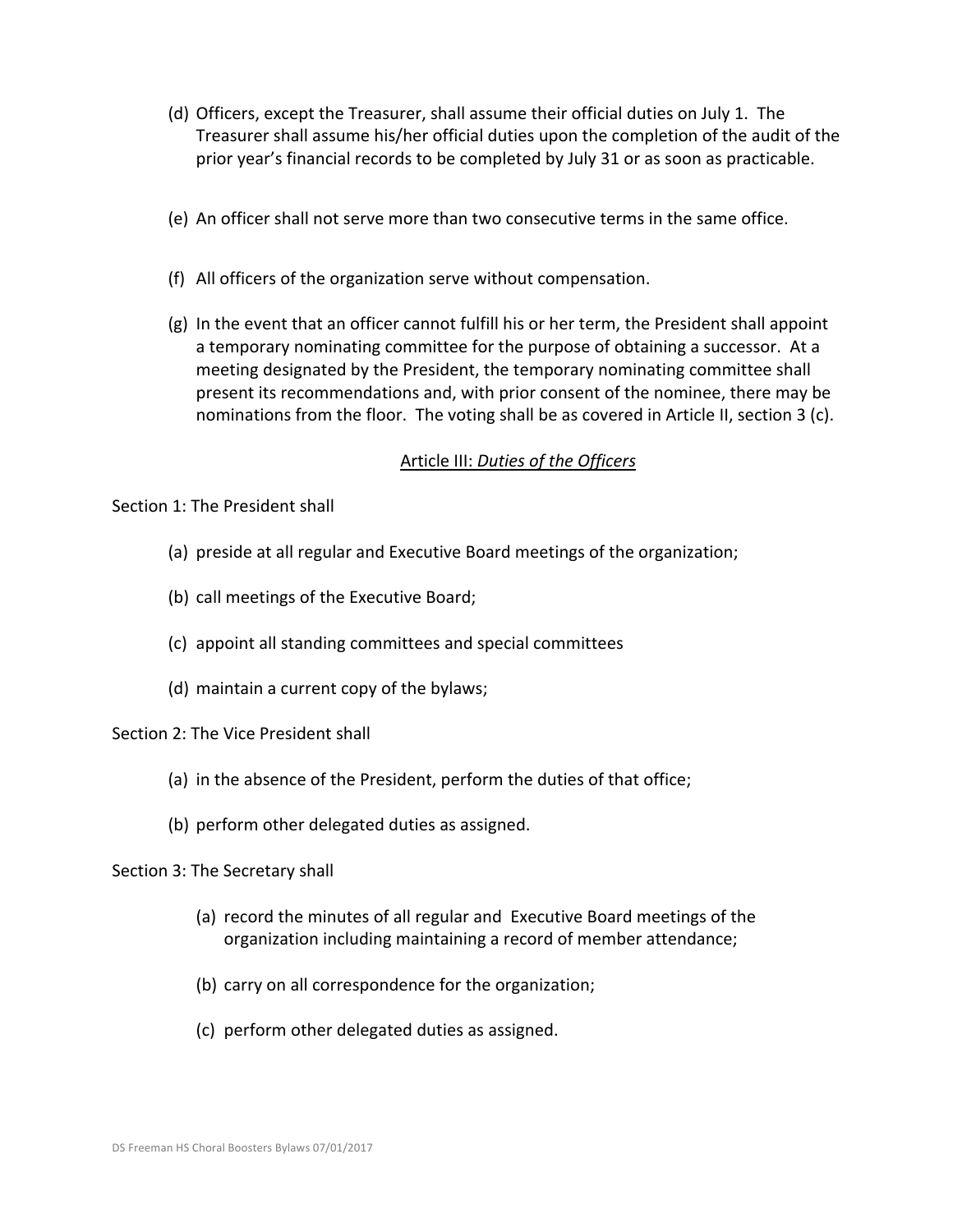#### Section 5: The Treasurer shall

- (d) keep a full and accurate account of all receipts and expenditures of the organization in accordance with the budget adopted by the organization;
- (e) prepare checks for expenditures. If the check is payable to one of the authorized signers or exceeds the amount of one thousand dollars, two (2) officers with signing authority are required to sign the check.
- (f) present financial reports at every regular meeting of the organization;
- $(g)$  have records prepared to be reviewed by the Audit Committee;
- (h) file all required reports and tax filings by the stated deadline as required by county, state and federal authorities.

## **Article IV: Executive Board**

Section 1: The Executive Board shall consist of all elected officers, chairperson(s) of all standing committees, and the Choral director.

Section 2: The Executive Board shall meet at the call of the President, at the expressed request of two (2) Executive Board members or the request of the Choral Director.

Section 3: Each member of the Executive Board will sign each year a statement which affirms that such person has received a copy of the organizations by-laws and conflict of interest (COI) policy, has read and understands the by-laws and COI policy and understands the organization's purpose as a charitable organization.

Section 4: The duties of the Executive Board shall be as follows:

- (a) to transact necessary business in the intervals between the organization's regular meetings;
- (b) to create standing and special committees;
- (c) to approve the plans of work of the committees;
- (d) to present a report at the regular meeting of the organization;

### *Article V: Committees*

Section 1: Standing and special committees shall be created by the Executive Board as may be necessary to promote the work of the organization.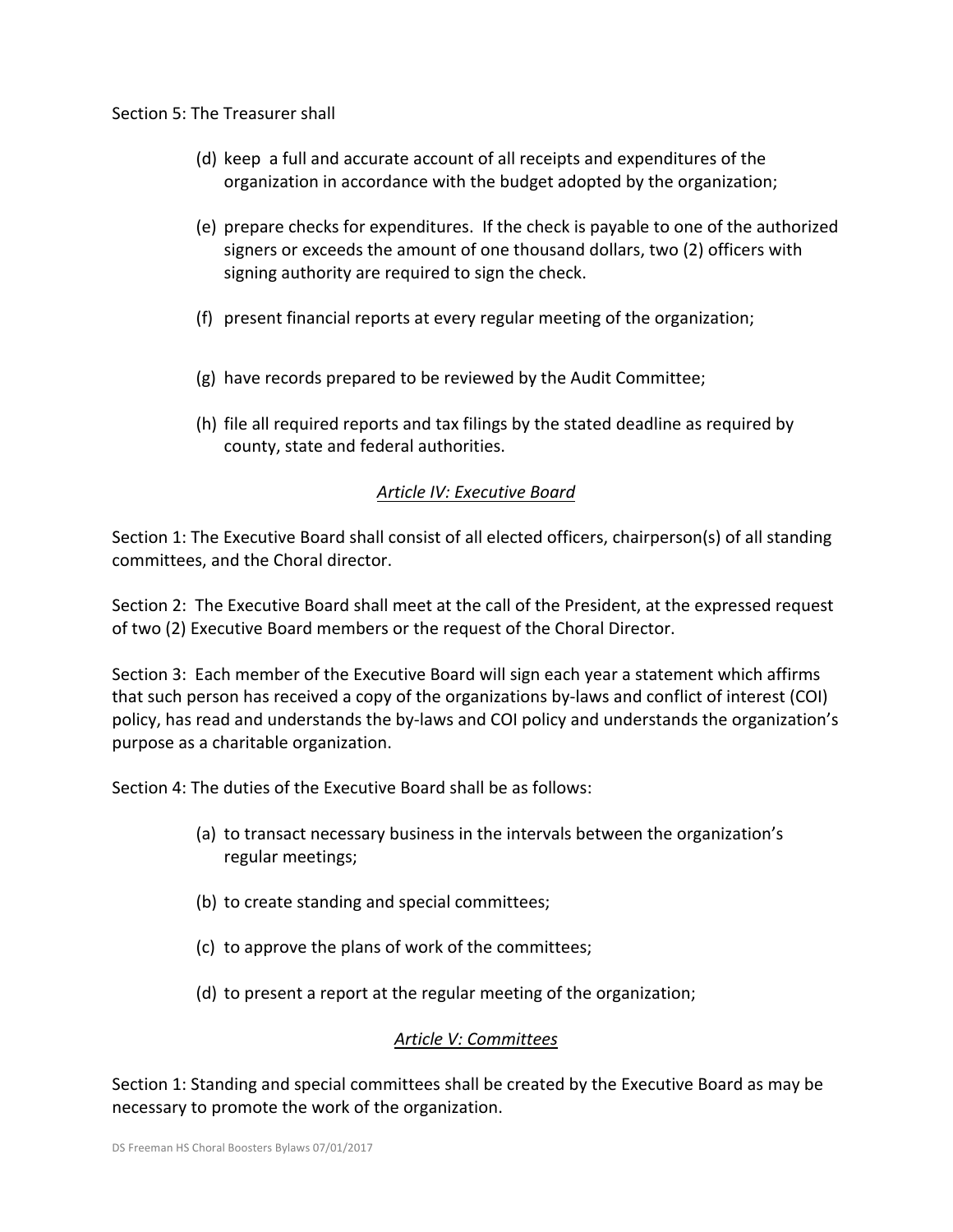Section 2: The Standing Committees shall be:

- (a) Volunteers and Chaperones
- (b) Fundraising
- (c) Hospitality
- (d) Membership
- (e) Travel
- (f) Show Choir
- (g) Senior Boards
- (h) Programs

Section 3: Special committees may include but are not limited to:

- (a) Audit
- (b) Nominating
- (c) Budget
- (d) Middle School Relations
- (e) Photography

Section 4: The chairperson(s) of each committee shall present a plan of work to the Executive Board for approval. No committee work shall be undertaken or funds committed without the consent of the Executive Board.

Section 5: Committee chairperson(s) shall be present at all regular meetings and have prepared a report updating activities of the committee. If the chairperson(s) is not able to attend a meeting, a written report shall be submitted to the President within 3 days of the meeting.

Section 6: Committee chairpersons shall not serve for more than one year unless reappointed by the new Executive board as of July 1.

Section 7: Committee chairperson(s) shall maintain written records of their committee's activities and turn over those records to the President no later than June 30 or upon departing office.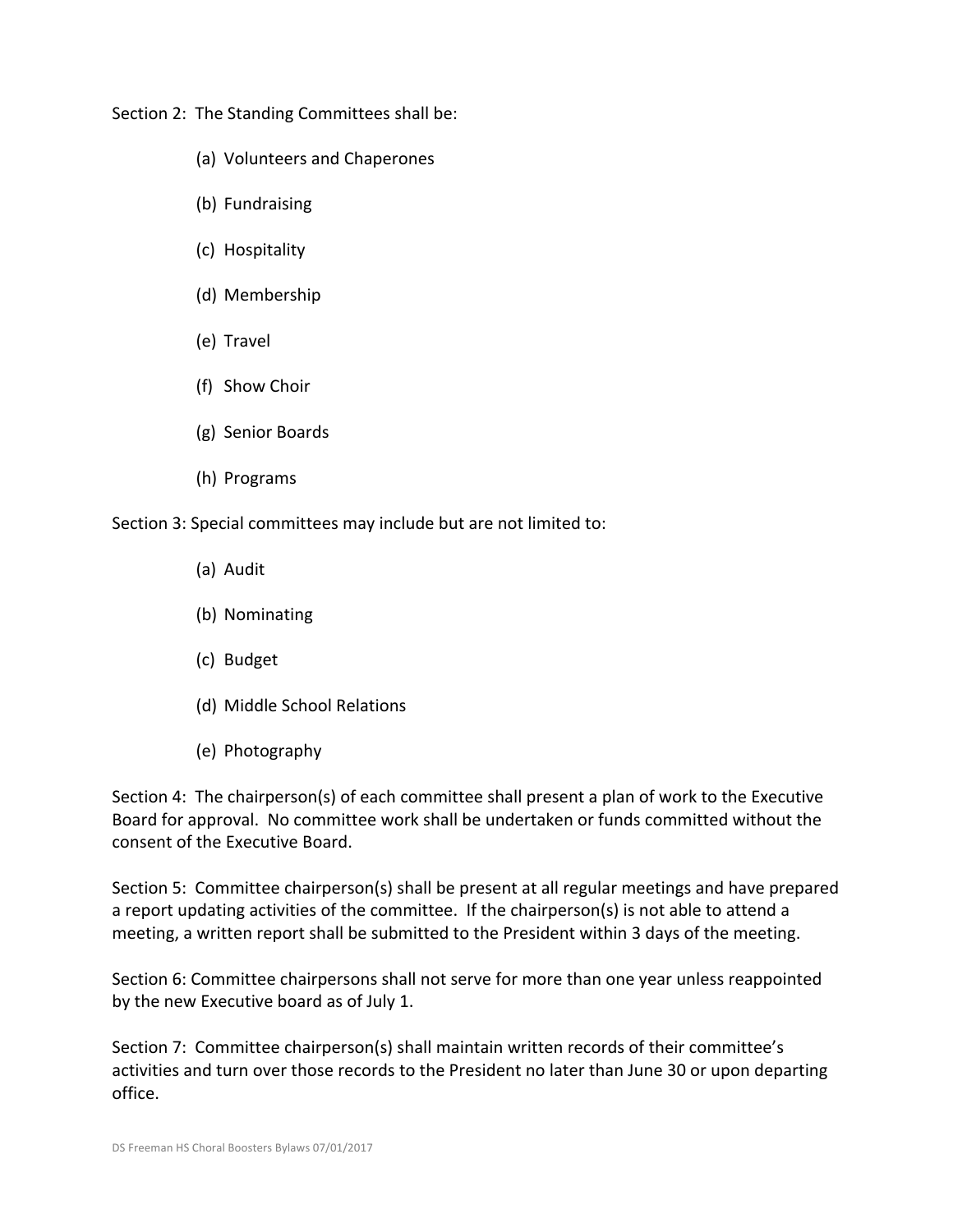Section 8: The President shall be the ex-officio member of all committees with the exception of the nominating committee.

# *Article VI: Meetings*

Section 1: Regular meetings of the organization shall be held at least  $\sin(6)$  times per year at a time and place fixed by resolution of the Executive Board. Notice of meetings will be posted using the organization's current communications method.

Section 2: Special meetings of the organization may be called by the President or by the majority of the Executive Board.

Section 3: The regular May meeting shall be for the election of officers.

Section 4: The regular September meeting shall be for the approval of the ensuing year's budget.

Section 5: Six members shall constitute a quorum for the transaction of business at any meeting of the organization.

Section 6: Voting on routine matters may be by voice vote; however, votes on the bylaws or amendments and the adoption of the budget shall be by a show of membership hands with the vote counted and recorded. If it is deemed necessary to the conduct of business, the President may propose a vote via email between scheduled meetings.

# *Article VII: Fiscal Year*

Section 1: The fiscal year of this organization shall begin on July 1 and end on June 30.

# *Article VIII: Amendments*

Section 1: The organization's by-laws may be amended as follows:

- (a) a special committee shall be appointed to review and submit a revised set of by-laws as a substitute for the existing by-laws or to submit an amendment to the current by-laws;
- (b) by-laws may be revised or amended at any regular meeting of the organization by two-third vote of those voting members present provide that the proposed revision or amendment has been submitted in writing at the previous regular meeting of the organization;
- (c) revisions and amendments shall be effective upon adjournment of the meeting at which they are adopted.